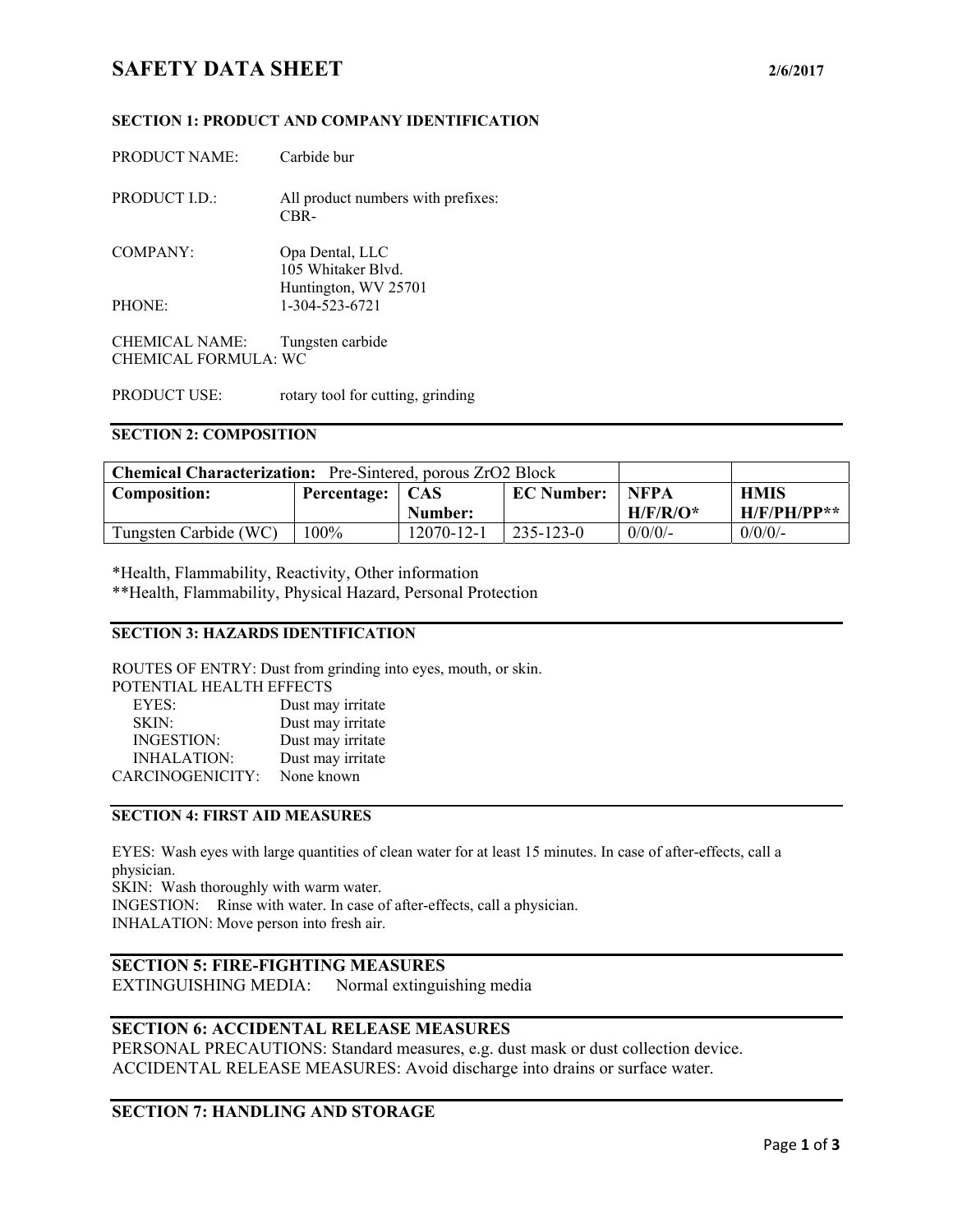# **SAFETY DATA SHEET** 2/6/2017

HANDLING: Only adequately trained personnel should handle this product. Keep out of reach of children. Usual hygienic measures are necessary. When using, do not eat, drink, or smoke. Provide adequate local ventilation or suction unit, especially in case of dust exposure.

### STORAGE: No special requirements for place of storage and containers. No further indications necessary for storage, no restrictions for storage with other products.

## **SECTION 8: EXPOSURE CONTROLS/ PERSONAL PROTECTION**

Provide adequate local ventilation. Prepare material in proximity to an air suction unit. Use a dust protection mask. Avoid inhalation of dust. Avoid dust build-up. Safety eyewear necessary.



## **SECTION 9: PHYSICAL AND CHEMICAL PROPERTIES**

| Appearance:                  | Gray                 | Flexural strength:            | 344 MPa               |
|------------------------------|----------------------|-------------------------------|-----------------------|
| <b>Aggregate State:</b>      | Metal solid          | Vickers hardness:             | 2600 GPa              |
| Odor:                        | Odorless             | Average grain size:           | N/A                   |
| $pH$ :                       | N/A                  | Radioactivity:                | N/A                   |
| <b>Boiling Point:</b>        | $6,000 \degree C$    | <b>Partition Coefficient:</b> | N/A                   |
| Flash Point:                 | Not Flammable        | Solubility water/fat:         | Insoluble in water    |
| Auto-Flammability:           | Not Self-Igniting    | Chemical solubility:          | HNO <sub>3</sub> , HF |
| <b>Explosive Properties:</b> | N/A                  | Viscosity:                    | N/A                   |
| <b>Oxidizing Properties:</b> | N/A                  | Vapor Density:                | N/A                   |
| Vapor Pressure:              | N/A                  | <b>Evaporation Rate:</b>      | N/A                   |
| <b>Relative Density:</b>     | 15.g/cm <sup>3</sup> | Melting Point:                | 2,830 °C              |

### **SECTION 10: STABILITY AND REACTIVITY**

| Conditions to avoid:              | N/A |
|-----------------------------------|-----|
| Materials to avoid:               | N/A |
| Hazardous Decomposition products: | N/A |

### **SECTION 11: TOXICOLOGICAL INFORMATION**

| Cytotoxicity                             | None |
|------------------------------------------|------|
| Short-term systemic toxicity             | None |
| Sensitization (delayed hypersensitivity) | None |
| Cutaneous reactivity                     | None |

## **SECTION 12: ECOLOGICAL INFORMATION**

### ECOLOGICAL INFORMATION: NONE